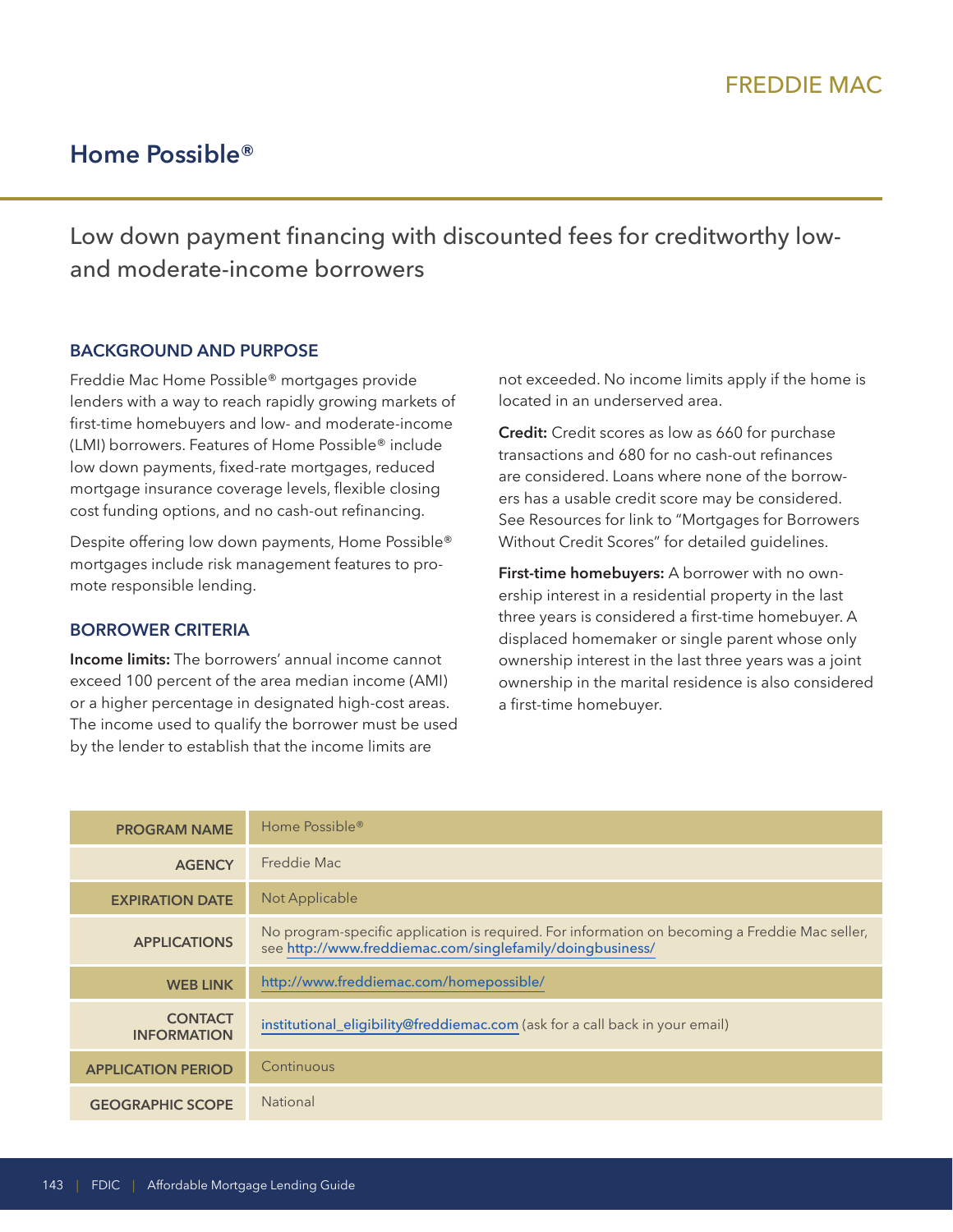**Occupancy and ownership of other properties:** Ownership of other property is allowed without any restrictions. Non-occupant borrowers on mortgages secured by one-unit properties are allowed when the:

- The loan-to-value (LTV) ratio is less than or equal to 95 percent for loans underwritten through Loan Product Advisor® (105 percent combined loan-to-value (CLTV) for mortgages with Affordable Seconds®.).
- The LTV ratio is less than or equal to 90 percent for manually underwritten mortgages (105 percent CLTV for mortgages with Affordable Seconds®.).
- The debt-to-income (DTI) ratio is less than or equal to 43 percent based on the occupying borrower's income for manually underwritten mortgages.

**Special populations:** Special population status does not confer an advantage.

**Property type:** Manufactured housing (with certain restrictions), one- to four-unit properties, fee simple homes, condominiums, co-ops, and planned unit developments are eligible property types.

#### **LOAN CRITERIA**

**Loan limits:** Conforming and super-conforming mortgages are eligible. FHFA publishes Freddie Mac's conforming loan limits annually. See Resources for a link to the current limits.

**Loan-to-value limits:** The Home Possible® maximum LTV is 97 percent, or up to 105 percent CLTV with Affordable Seconds®, which are subordinate liens for down payment assistance, closing costs, or renovations. Affordable Seconds® funds must be provided by a unit of state or local government, housing finance agency, nonprofit organization, regional Federal Home Loan Bank under one of its affordable housing programs, or by the borrower's employer.

Secondary financing, including home equity lines of credit (HELOCs), is permitted for mortgages with a CLTV ratio of less than or equal to 97 percent or 105 percent with Affordable Seconds®. Note that Affordable Seconds® with deferred payments for five years are considered gifts in the automated underwriting system.

**Adjustable-rate mortgages:** 5/1, 5/5, 7/1, or 10/1 ARMs with an original maturity not greater than 30 years are allowed on a one- to two-unit property; 5/1, 5/5, 7/1, or 10/1 ARMs are allowed on three- or four-unit properties with an LTV less than or equal to 75 percent; and 7/1 and 10/1 ARMs are allowed on manufactured homes.

## **POTENTIAL BENEFITS**

Home Possible® may allow community banks to expand their customer base in low- and moderate-income communities.

Home Possible® may help community banks access the secondary market, providing greater liquidity to enhance their lending volume.

### **POTENTIAL CHALLENGES**

through direct sales or a cor<br>respondent arrangement, as Lenders must have a way to access the program, whether discussed in the introduction to this section. Depending on the arrangement, community banks may need to acquire or develop new expertise and infrastructure in order to participate.

A limited pool of borrowers is eligible for this program due to specific income limits and limited flexibilities for borrowers with nontraditional credit.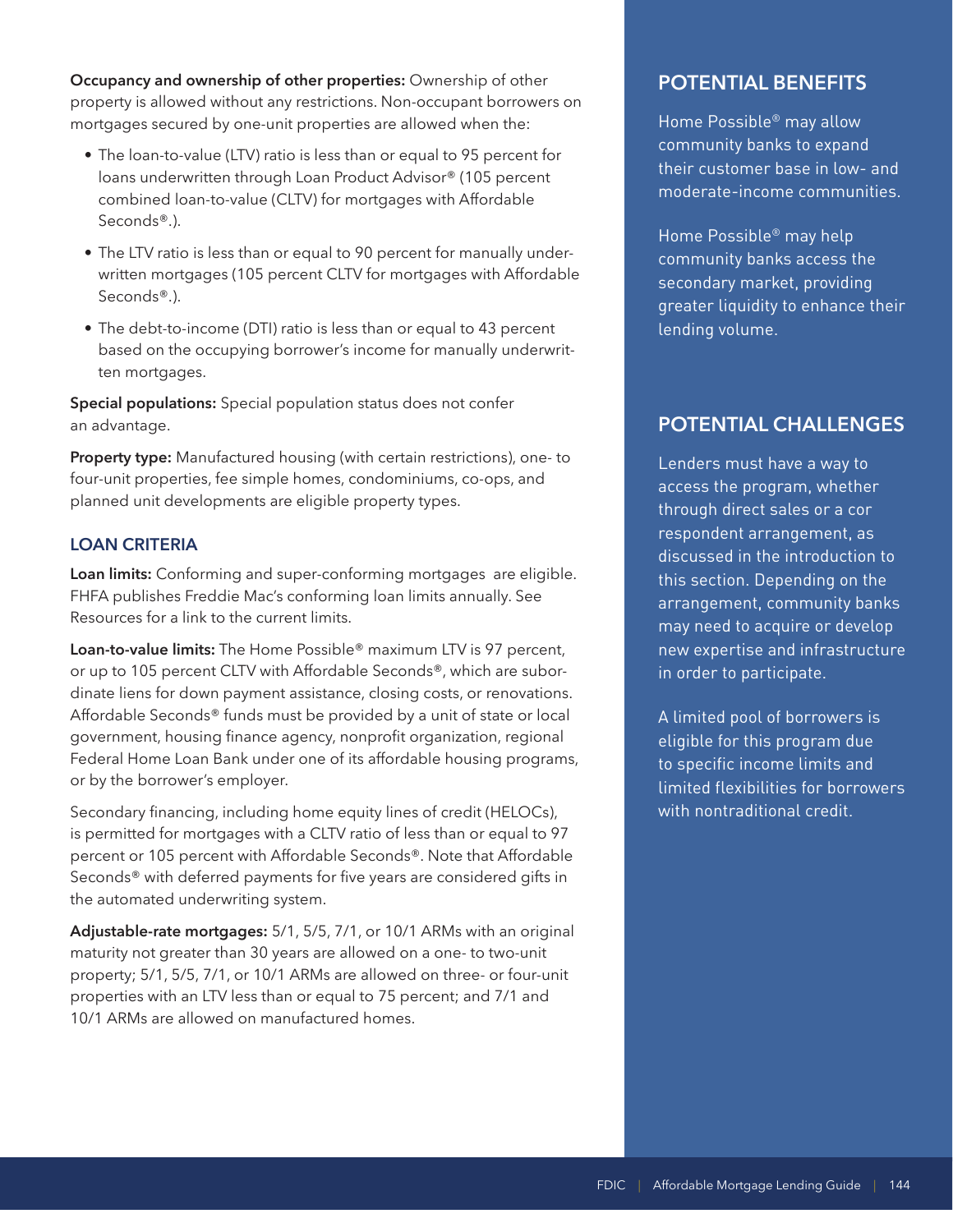**Down payment sources:** No minimum contribution from personal funds is required for one-unit properties; 3 percent is required for two- to four-unit properties, and 5 percent is required for manufactured homes.

**Homeownership counseling:** Homeownership education is required for at least one borrower if all borrowers are first-time homebuyers. Internet-based homeownership education programs developed by mortgage insurance companies are allowed, such as Freddie Mac's Credit Smart® program. Lenders must provide (at no cost to the borrower) early delinquency counseling to all borrowers who experience problems meeting their mortgage obligations. For two- to fourunit transactions, at least one borrower must complete a landlord education program.

**Mortgage insurance:** The minimum required amount is 16 percent coverage for 90 percent to 95 percent LTV; 12 percent coverage for 85 percent to 90 percent LTV; 6 percent for 80 percent to 85 percent LTV; and zero percent for below 80 percent LTV.

**Debt-to-income ratio:** Qualifying debt-to-income ratios are determined by Loan Product Advisor®, Freddie Mac's automated underwriting tool. This ratio can be as high as 45 percent for manually underwritten mortgages. In the event that the borrower has student loan debt and the payment amount is provided on the credit report, that amount can be used for qualifying purposes. If the monthly payment amount reported on the credit report is zero, use 0.5 percent of the outstanding balance, as reported on the credit report.

**Temporary interest rate buy downs:** Temporary interest rate buy downs are permitted for one- to two-unit properties other than manufactured homes. For fixedrate mortgages, the borrower must be qualified using monthly payments calculated at the higher of the note rate or the fully-indexed rate. For ARMs, the borrower must be qualified using monthly payments calculated in accordance with Freddie Mac's underwriting guidance (Guide Section 30.16 and A34.5).

**Refinance:** No cash-out refinance is allowed for borrowers who occupy the property.

**Delivery fee:** All applicable credit fees apply and are capped at 1.50 percent on mortgages with LTVs 80 percent or greater; or LTVs less than 80 percent with a credit score less than 680. No credit fees apply (fees are capped at 0.00 percent) to mortgages with LTVs under 80 percent and credit scores of 680 or greater. All Home Possible® Mortgages are subject to the Custom Mortgage Insurance Credit Fee, which is added to the applicable fee cap.

**Reserve requirements:** No reserves are required for one-unit properties; two months are required for twoto four-unit properties.

#### **Potential Benefits**

- Home Possible® may allow community banks to expand their customer base in low- and moderateincome communities.
- Home Possible® may help community banks access the secondary market, providing greater liquidity to enhance their lending volume.
- The guarantee provided by Freddie Mac under this program may help reduce exposure to credit risk.
- Home Possible® offers competitive pricing and terms.
- Loans originated through the Home Possible® program may receive favorable consideration under the CRA, depending on the geography or income of the participating borrowers.

### **Potential Challenges**

- Lenders must have a way to access the program, whether through direct sales or a correspondent arrangement, as discussed in the introduction to this section. Depending on the arrangement, community banks may need to acquire or develop new expertise and infrastructure in order to participate.
- A limited pool of borrowers is eligible for this program due to specific income limits and limited flexibilities for borrowers with nontraditional credit.

#### **SIMILAR PROGRAMS**

- Fannie Mae HomeReady™
- FHA 203(b) Mortgage Insurance Program